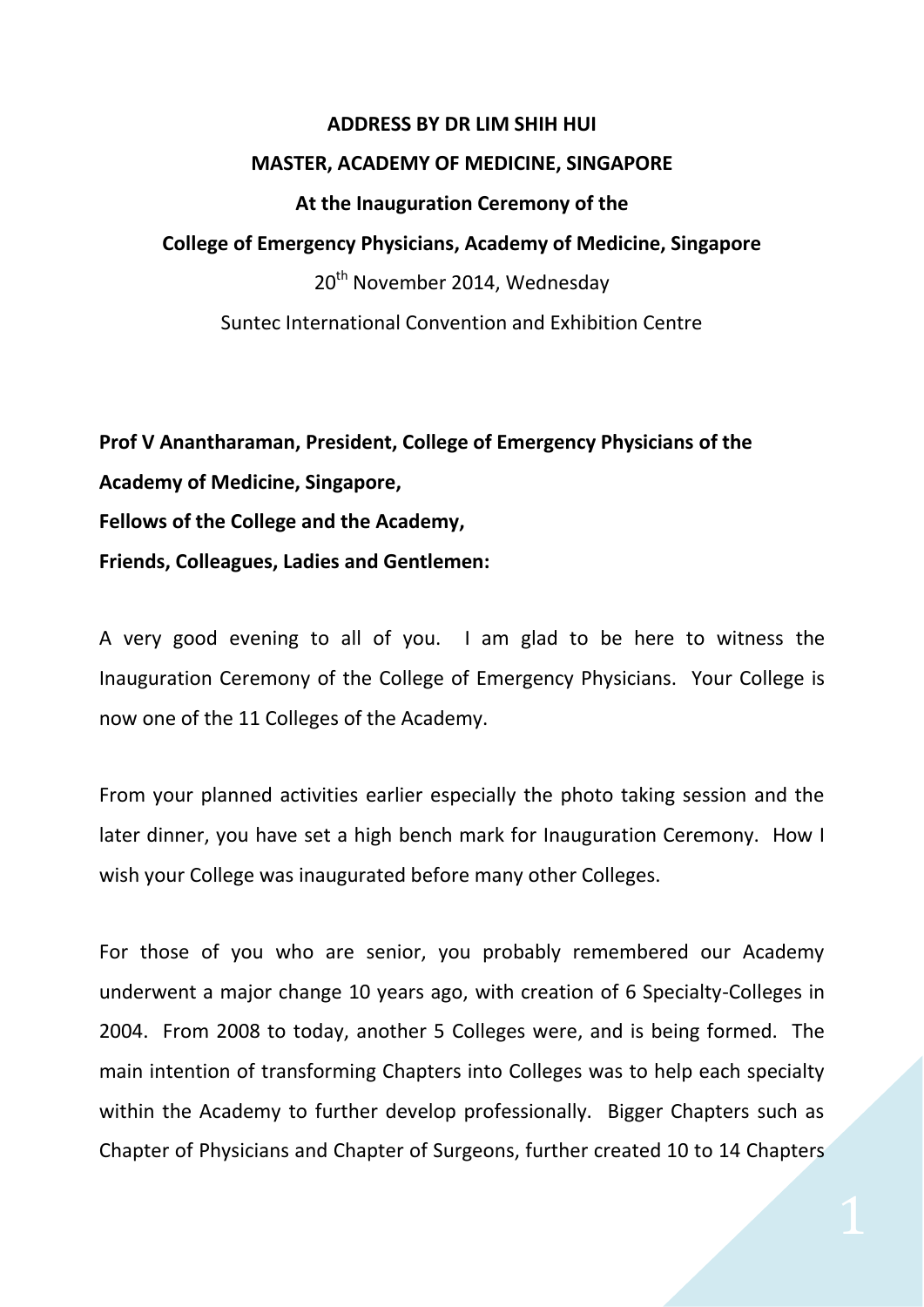when they became Colleges. Many of these Chapters of the Colleges are flourishing. In fact one of the Chapter of the College of Surgeons, the Chapter of Ophthalmologists, became the College of Ophthalmologists.

As of now, there are a total of 35 medical specialties and 5 sub-specialties under the Specialists Accreditation Board (SAB). It is very unlikely that more specialties and subspecialties will be created, unless certain subspecialties are of national importance, similar to Intensive Care Medicine, Palliative Medicine and Neonatology. Therefore, subspecialties of Emergency Medicine such as Emergency Cardiac Care, Trauma Emergency, Emergency Pre-Hospital Care, Disaster Medicine, Pediatric Emergency and Emergency Toxicology are not likely to become sub-specialties in Singapore. As such, please develop important subspecialties within your College.

Some of you might choose to "sub-specialize" like the rest of specialties in Singapore, or you are more gear towards education, research or administration, please keep your general skills in Emergency Medicine "intact". As long as you are on "duty", you will never know what types of patients you are going to encounter. As such you have to maintain your clinical competency in evaluating, managing and treating almost all types of emergencies, including 14 specialties related to Internal Medicine, 11 specialties related to surgery, O&G, Pediatrics, and even psychiatry.

I understand that your chapter, now college, has already taking the lead in Continuing Development Programme for Emergency Physicians in Singapore. What you need now is to spear head the Maintenance of Competency Programme that is coming our way next year. In addition, pay particular